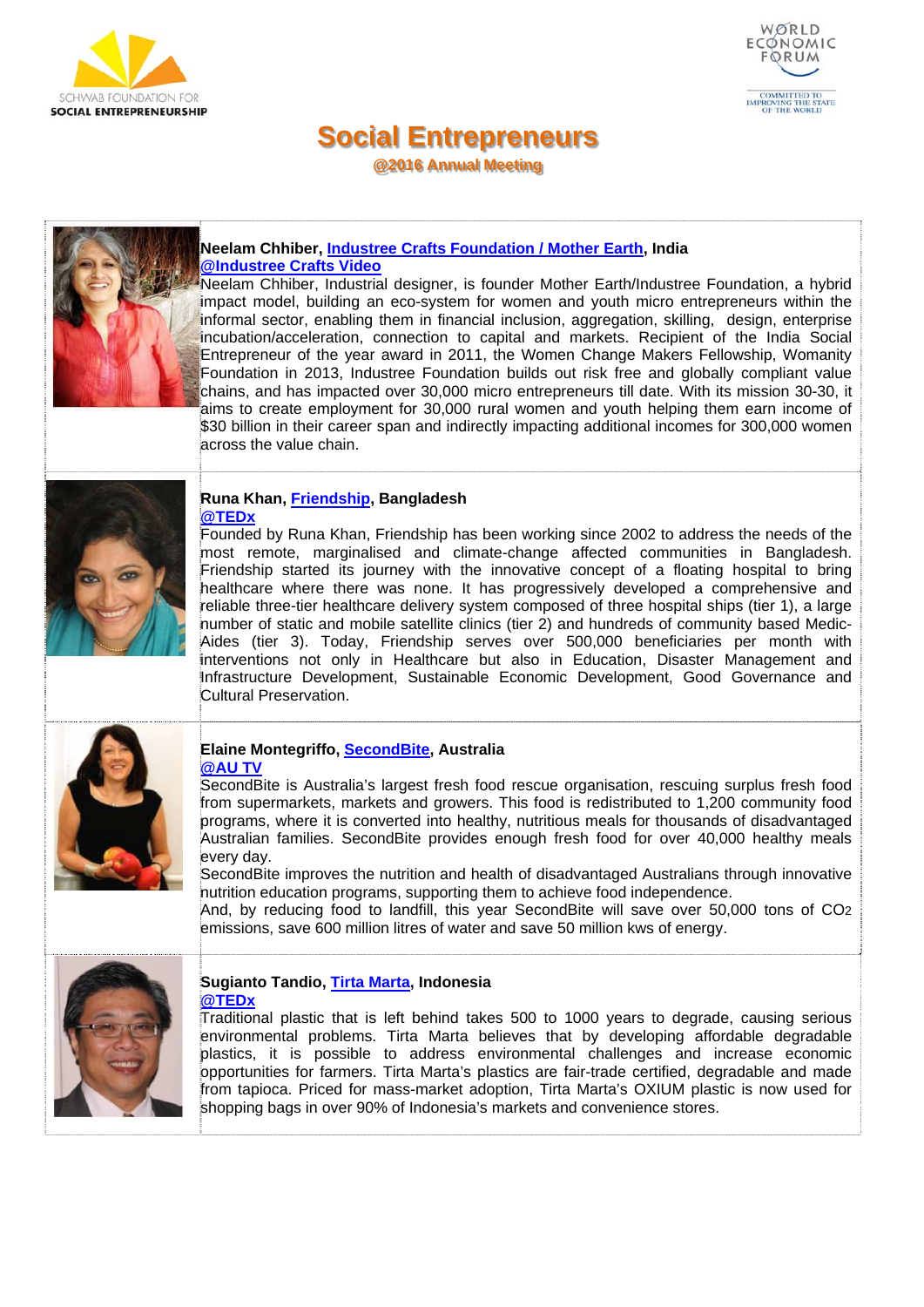



**@2016 Annual Meeting** 



#### **Mushtaq Chhapra, The Citizens Foundation, Pakistan @Skoll Forum**

Set up in 1995, the Citizens Foundation (TCF) is one of Pakistan's leading providers of formal education. Innovations implemented by TCF over the past 20 years have resulted in the largest network of formal private schools for underprivileged communities in the world. TCF currently operates 1,060 purpose built school units with 165,000 students in slums and villages across 100 towns and cities of Pakistan. More than 12,000 people gained employment across Pakistan, with 8,900 female teachers earning livelihoods from TCF schools.



## **Sudarshan Hanumappa, Karuna Trust, India**

The Karuna Trust has pioneered a Public Private Partnership (PPP) model that brings the government, the village community and the social enterprise together to deliver high quality primary healthcare (Preventive, promotive, curative and Rehabilitative) to remote rural and tribal India. The government invests in upgrading infrastructure and pays for the efficient running of the PHCs whilst Karuna Trust brings in management systems and disruptive health innovations. Village Health Committees are empowered in planning, Action and Monitoring higher health outcomes and functioning as zero-corruption zones. The out of pocket expenditure on health is reduced considerably.



#### **Shelly Batra, Operation Asha, India @TEDx**

Operation ASHA is tackling the fractured delivery system of the Government of India's TB control program through a doorstep TB detection and treatment service that is low-cost, high quality and accessible to the poor. It partners with the Government to ensure "last mile" access of treatment and reduces default rates amongst patients thus containing the spread of the disease. Operation ASHA has treated patients with a 90% success rate and lowered the cost of treatment by 15 times compared to other service providers. The model is now being replicated in Uganda and in the Dominican Republic.



### **Allen Wilcox, VillageReach, Mozambique @Microsoft Foundation**

VillageReach develops, evaluates and proves system innovations that improve health system performance. Through collaboration with governments, non-governmental organizations and communities, VillageReach seeks to extend the reach of health systems in scalable and sustainable ways by strengthening health service delivery, enhancing information and communication technology systems, and engaging the private sector.



### **Christie Peacock, Sidai Africa, Kenya @Global Alliance for Livestock**

Sidai is creating a network of branded, quality-assured, livestock service centres owned and managed by qualified livestock professionals operating under a franchise agreement. These outlets stock quality products and offer quality services to farmers, providing them with a genuine choice in the market. Farmers can therefore have the knowledge, products and services they need to look after their livestock, improve their production and increase income levels.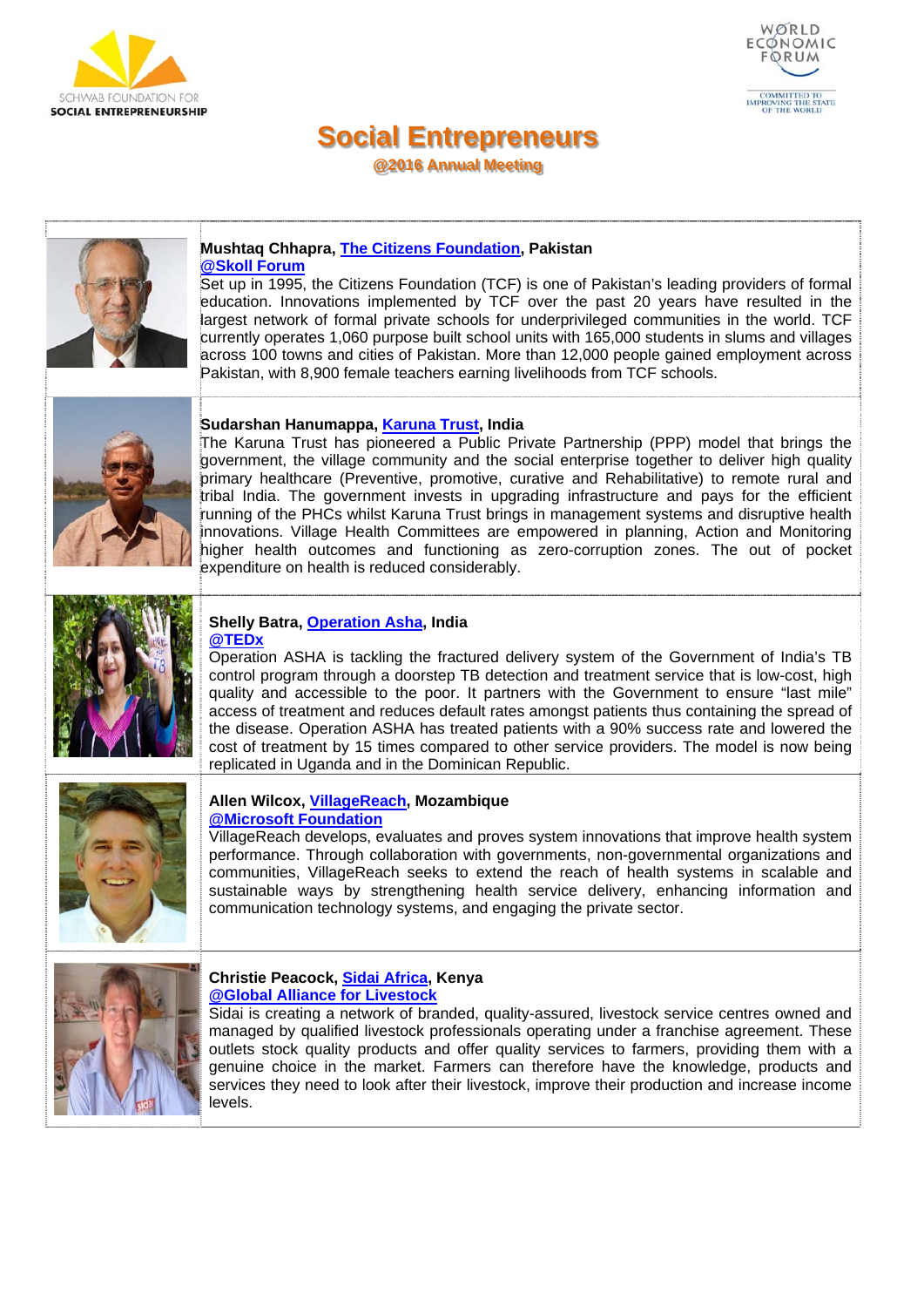



**@2016 Annual Meeting** 



#### **John Sargent, BroadReach Healthcare, South Africa @TEDx**

BroadReach focuses on developing sustainable and scalable solutions to address root cause issues, by applying private sector problem solving and solutions to public sector problems. It relies on techniques such as root cause analyses, utilization of data, analytics and modelling, as well as borrowing mobile and computing technologies, in order to improve processes and care quality in underserved populations.



### **Jen Hyatt, Big White Wall, United Kingdom @TEDMed**

Recognised for her achievements in the fields of social entrepreneurship and digital technology Jen has founded/co-created over 30 organisations worldwide. In 2007 she founded Big White Wall recognising that stigma and poor access prevented millions from getting mental health support. Using digital technology and data analytics, BWW has transformed the mental health journey into one of personalised support and recovery, available immediately and anonymously 24/7. Jen continues to guide BWW's strategic growth in the USA, UK and Australasia whilst launching new social enterprises utilising technology to tackle big social challenges.



## **Ramazan Salman, Ethno-Medizinisches Zentrum, Germany @Wall Street Journal**

The Ethno-Medical Center (EMC) supports migrants in navigating the health and education systems. EMC offers multi-language services that range from trainings for professionals and health information campaigns to community interpreting services. A core program is "MiMi - With Migrants for Migrants, which is key for social inclusion and integration of migrants into society.



## **Rupert Howes, Marine Stewardship Council (MSC), United Kingdom @MSC Video**

The Marine Stewardship Council (MSC) is an international non-profit organization established to address the problem of unsustainable fishing. The MSC' vision is for the world's oceans to be teeming with life, and seafood supplies safeguarded for this and future generations. The MSC's ecolabel and certification program recognises and rewards sustainable fishing practices and is helping create a more sustainable seafood market. More than 260 fisheries in over 35 countries are certified to the MSC's globally recognized Standard for sustainable fishing. These fisheries have a combined annual seafood production of almost nine million metric tonnes, representing close to 10% of annual global yields. Close to 18,000 seafood products worldwide carry the MSC ecolabel.



### **Gonzalo Muñoz, Triciclos, Chile @Schwab Foundation**

TriCiclos is creating the coolest network of recycling stations in countries where there is no law and/or proper culture regarding waste reduction. In their Clean Collection Points both businesses and ordinary people can drop off their garbage, learn about sustainable habits and see how materials are separated by the staff of TriCiclos, most of them former street waste pickers that increase their income and their dignity while becoming environmental monitors and social entrepreneurs. The data they collect is used for better public policies and to increase ecodesign in consumer goods.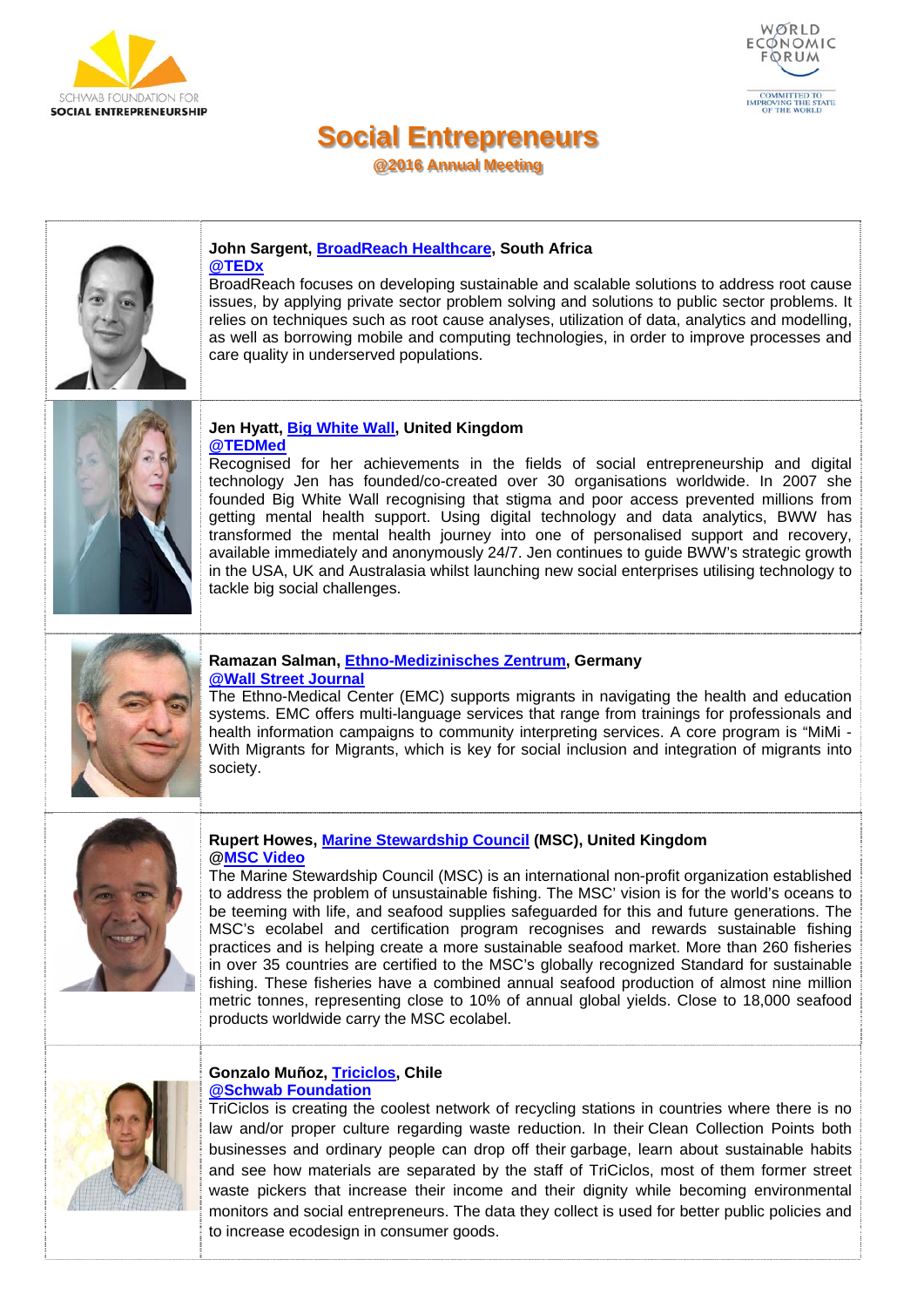



**@2016 Annual Meeting** 



### **José Vicente Aguerrevere, Dia Dia Practimercados, Venezuela**

Día Día Practimercados is a network of small grocery stores located in low income areas throughout Venezuela with easy access to transportation, extended operating hours, offering a wide range of products and at affordable food prices. Its innovative business model secures purchasing and distribution agreements with large national chains and translates operational efficiencies to a valuable service to those with limited resources that buy their food on a day to day basis. Currently, Día Día Practimercados operates stores through 7 states and 16 cities in Venezuela, serving the daily needs of close to 15% of the Venezuelan households.



### **Patrick Struebi, Fairtrasa, Switzerland @Community Forum**

Fairtrasa is a global social enterprise that empowers marginalized small-scale farmers to lift themselves out of poverty through sustainable farming and fair trade. With its innovative development model, Fairtrasa provides farmers with the training and resources they need to become independent agro-entrepreneurs, while giving them direct access to international markets and paying fair prices for their produce - often up to 10 times higher than local market prices. Fairtrasa has grown to one of the largest organic and fairtrade fruit exporters from Latin America, directly impacting thousands of farmers in Mexico, Peru, Chile, Colombia, Argentina, and the Dominican Republic.



# **Kirsten Saenz Tobey, Revolution Foods, USA**

**@Aspen Action Forum**

.

Revolution Foods' aim is to increase access to healthy foods in schools and in stores. Their innovative school meals program is closing the access gap to healthy food for millions of lowincome children in America. Over 70% of the 1.5 million weekly meals served by Revolution Foods are for children living at or just above the federal poverty line. Revolution Foods' meals are kid-inspired and chef-crafted to be appealing to kids, are balanced in nutrition, do not contain artificial colors, flavors or preservatives, and always feature fresh fruit and vegetables.



### **Tim Jones, Artscape, Canada @artscape video**

Artscape is a not-for-profit urban development organization with a mission to make space for creativity and transform communities. Based in Toronto and Vancouver, Artscape develops and manages real estate projects that provide affordable space for the artists, designers and other creatives while generating positive economic, social, cultural and environmental outcomes. Artscape has been heralded internationally for its innovative approach to multistakeholder partnerships that leverage the power of culture to catalyze change and build shared value.



### **Jonathan Jackson, Dimagi, USA @Dimagi Video**

Dimagi helps organizations empower frontline workers with digital services to deliver quality services to urban and rural communities around the world. Working in various fields including public health, agriculture, water, financial services, and logistics, Dimagi's cloud platform enables anyone to create sophisticated mobile solutions that can be used by everyone. Headquartered in the United States, Dimagi works with organizations in more than 50 countries and has staff throughout Asia, Africa, and Latin America.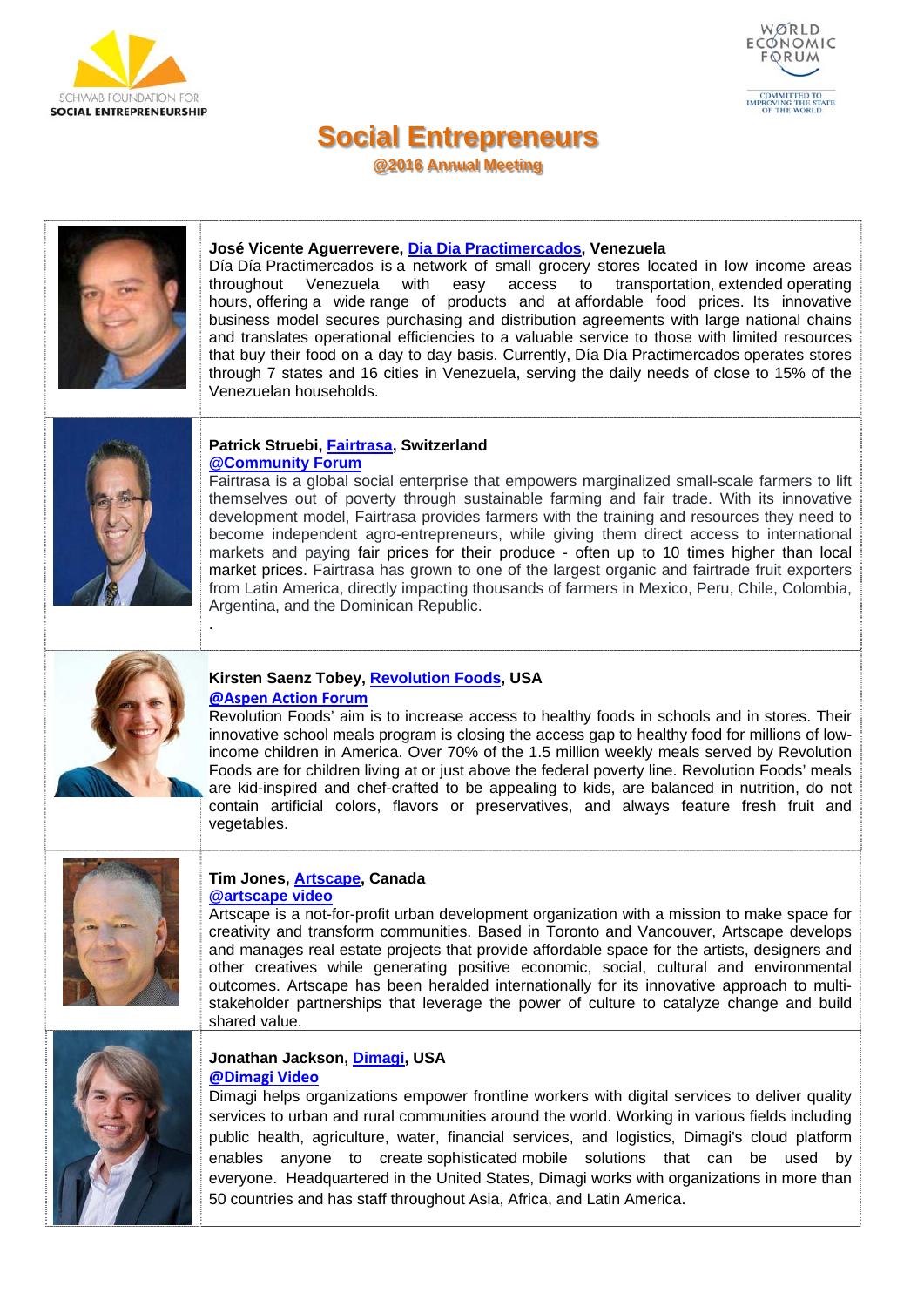



**@2016 Annual Meeting** 



#### **Nancy Lublin, Crisis Text Line (previously DoSomething.org), USA @TED**

Nancy Lublin is the Founder & CEO of Crisis Text Line, which has processed over 10 million messages in just over 2 years and is one of the first "big data for good" orgs. Prior, she was CEO of DoSomething.org for 12 years, making it the largest organization for teens and social change in the world. Her first venture was Dress for Success, which helps women transition from welfare to work in more than 125 cities in 15 countries. She is the author of 4 books and is a board member of McGraw Hill Education. Nancy was named one of Fortune's "World's 50 Greatest Leaders"



### **Rosanne Haggerty, Community Solutions, USA @TEDx**

Community Solutions works toward a future without homelessness, in which poverty never follows families beyond a single generation. It does this by helping communities become better problem solvers, so they can fix the expensive, badly designed systems that lowincome people must rely on every day.

Rosanne Haggerty is a globally recognized leader in housing and human services innovation. After volunteering at a youth homeless shelter in the 1980s, she founded Common Ground, which she grew into one of the nation's largest builders and operators of housing for homeless people. She is an Ashoka Senior Fellow and a MacArthur Foundation Fellow. In 2011 she co-founded Community Solutions with Becky Kanis Margiotta to scale the ideas she developed at Common Ground nationwide.



## **Richard Barth, KIPP Foundation, USA @KIPP Video**

The mission of the KIPP Foundation is to build a network of public schools that prepare students with the knowledge, skills, and character strengths necessary to succeed in college and life. In a little over a decade, the KIPP network has grown from its founding two schools to 183 schools across the U.S. Today, 70,000 students attend KIPP schools and there are over 10,000 KIPP alumni. The schools are free, open-enrolment, college-preparatory public charter schools – over 80% of the students who attend KIPP are eligible for free and reduced lunch. In 2012, KIPP supported the launch of the One World Network of Schools, a global network of schools inspired by the KIPP model.



#### **Pierre Issa, Arcenciel. Lebanon**  http://www.arcenciel.org/

Arcenciel participates in the sustainable development of society by supporting vulnerable communities and integrating marginalized individuals without any discrimination. Arcenciel works with and for every person in need, and conducts its operations through 8 programs (mobility, health, environment, agriculture, youth, tourism, social, employment) in 13 centers spread through Lebanon, and 500 employees of which more than 75% have disabilities. Because of its income-generating units and services, that help finance the rest of its activities, arcenciel is able to sustain the position of an autonomous organization.

Arcenciel is also very active in the ongoing refugee crisis, providing services, employment, training and income generating activities to displaced persons in Lebanon.